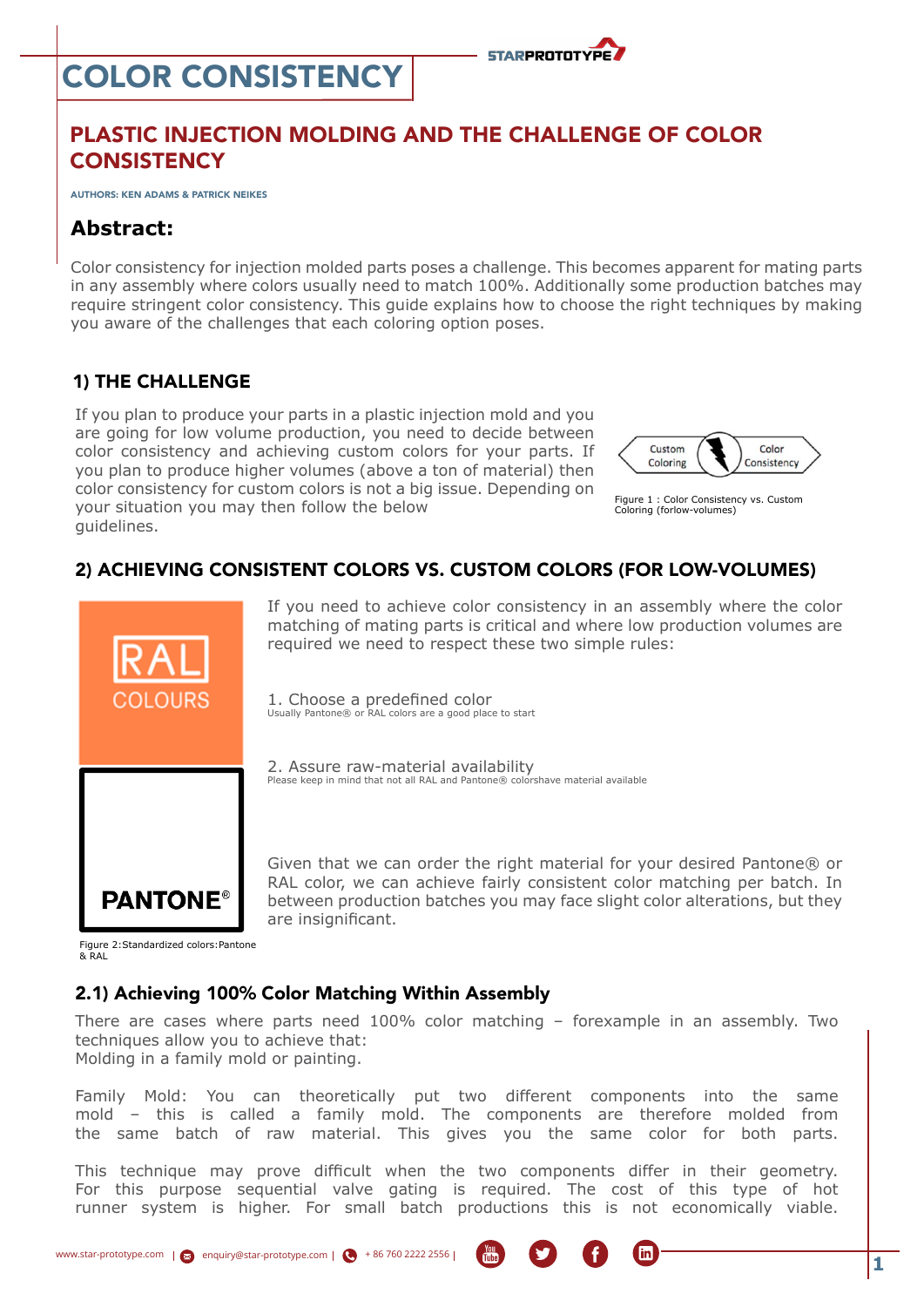Painting: Painting after molding can be considered as another option. Subsequent scratching will have a minimal visual effect, if the part is molded in a color fairly close to the paint.

**STARPROTOTYPE** 

#### **To sum it up:**

• Components with similar geometries can be made in a family mold with 100% color matching

• Components with different geometries may require sequential valve gating, which is more expensive and economically suited for larger production volumes.

• Painting of parts is the last option and assures color consistency but also adds to the cost.

For low-volumes, only the first option (using pigments in the hopper) makes economic sense but color consistency is virtually impossible. Further explanations for the interested reader is given below. Using compound custom material, or using a master batch colorant, allows color consistency within batches, but these techniques are only suited for larger production volumes. They are described in a separate section below.

There are three types of options to achieve customer coloring.

- Using Pigments in the Hopper (Low-Volume)
- Purchasing Compound Custom Material (High-Volume)
- Using a Master Batch Colorant (Very High-Volume)
- Minimum cost for coloring
- Low volume custom colors possible

- No color consistency
- Environmentally problematic

Pigmenting powder is very thin in its nature. When heating it up with regular plastic granulate it sometimes causes burning of the particles. The powder then turns into black carbon oxide. When injected, the parts might be sprinkled with tiny black spots.

Engineering plastics need to be dried in a desiccant dryer before injected. The pigment must be added after drying. The granulate material absorbs some moisture during this delay, which causes the material properties to change. Furthermore handling problems with a material at elevated temperatures causes complications in the process.

Using Pigmenting for coloring:

Advantage:

Disadvantage:

When you manufacture thousands or up to hundreds of thousand of units, then achieving consistent custom colors becomes less of a problem. There are two different approaches to achieve custom coloring for your parts: pre-fabricated compound material and mixing a master batch with natural material. Both options are explained below.



Custom colored material can be purchased from a supplier. The material is then injected into the mold. A minimum tonnage of at least a ton of natural material needs to be purchased on the open market so this process is economically less suitable for lowvolume production. Usually color consistency is good but there are slight variations from batch to batch.

Advantage:

- Custom color can be achieved
- Fair color consistency

Disadvantage:

- Only suitable for high volume
- Minimum tonnage of 1.02t required
- Higher cost for compounding per kg







In this method a natural colored granulate is mixed with pigment- powder before the blend is filled into the hopper. But, as mentioned before, color consistency is an issue with this technique. There are four main reasons for that: Inconsistent mixing of granulate and powder, pigmenting powder sticking to the hopper's walls, pigmenting powder spots in the parts, and humidity. All four are explained below in greater detail.

A colorless granulate is mixed with pigmenting powder in a rotating drum. The only force keeping the two components together is of electrostatic nature. The nature of the process therefore does not allow 100% consistent coloring of the granulate. The material is then filled into the hopper.

A colorless granulate is mixed with pigmenting powder in a rotating drum. The only force keeping the two components together is of electrostatic nature. The nature of the process therefore does not allow 100% consistent coloring of the granulate. The material is then filled into the hopper.

## Pigmenting Powder & Natural Material Powder & **Natural** Material Blend Min: non nned **Desired Material** (in custom color) Min: none

#### 2.2) Achieving Custom Color for Low Volumes :

#### 2.2.1) Using Pigments in the Hopper and the Challenge of Color Consistency :

### 2.2.1.1) Inconsistent mixing of granulate and pigments :



Figure 3: Pigmenting Powder & Natural Material

## 2.2.1.3) Pigmenting Powder Spots :

#### 2.2.1.4) Humidity of material :

# 3) Achieving Consistent Custom Colors (for HighVolumes)

# 3.1.1) Purchasing Compound Custom Material (For high volumes)